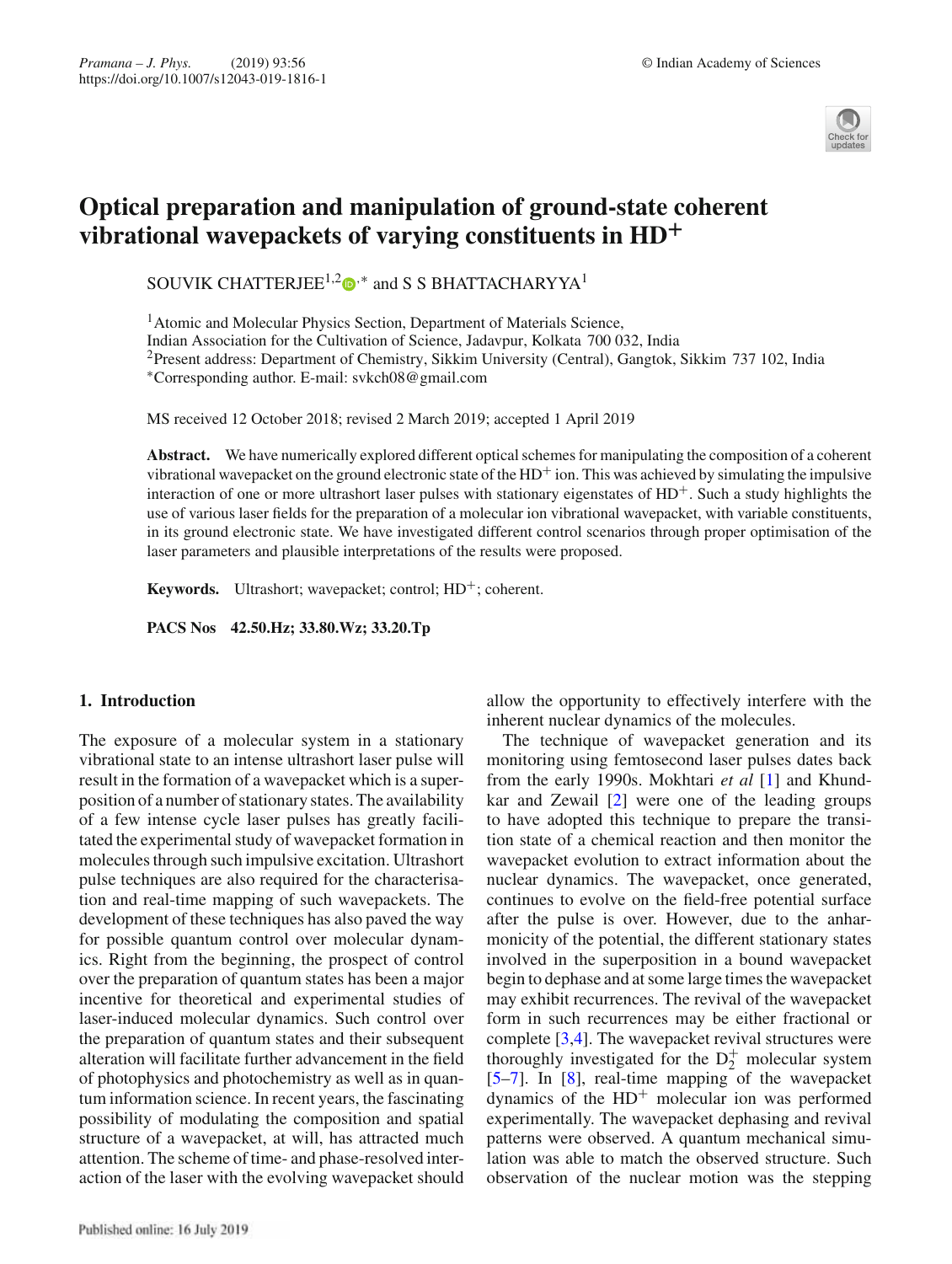stone for eventual attempts aimed at wavepacket shape alteration by ultrashort laser pulses. More recently, the generation of wave packet in the cubical billiard and its time evolution for various closed orbits was investigated in [9]. It is also relevant to mention that the sub-Planck structure in mesoscopic quantum systems can be realised in the temporal evolution of vibrational wave packets, as has been predicted in [10].

The question of selectivity in the context of laser manipulation of nuclear motion continues to be a fascinating problem. Although laser-driven control of quantum systems has now been studied for many years, it is only recently that the possibility of manipulation of non-stationary wavepackets to increase the contribution of a particular constituting vibrational level has been addressed.

A promising method of gaining control over the population distribution of the constituting eigenstate in vibrational wavepackets at the preparation stage is to expose an initial stationary state to a sequence of multiple phase-locked laser pulses [11]. The time delay between the pulses causes the accumulated phases of the sets of vibrational eigenstates to be different and allows interference between them. Results obtained from a series of experimental investigations showed that the interferences between the multiple wavepackets generated by time-delayed phase locked laser pulses may actually allow a wavepacket with arbitrary superposition of vibrational eigenstates to be selectively prepared [12–14]. This method, named wavepacket interferometry (WPI), has been reviewed in detail in [15]. Apart from the controlled variation of the population distribution of the quantum systems, WPI is also useful for accessing the amplitude and phase information of the wavepackets. The information extracted from the wavepackets can play a significant role in quantum information processing based on molecular systems. It is of interest to note that WPI has been implemented in gas phase experiments and has also been applied to the condensed phase. A series of recent experiments combining WPI along with coherent anti-Stokes Raman scattering (CARS) was used for the coherent control and manipulation of vibrational and ro-vibrational wavepackets in the solid parahydrogen crystal  $[16–19]$ .

A complementary method of controlling the wavepacket shapes by population redistribution between the vibrational levels is to perturb the molecular system with an intense laser field in operation for only a few femtoseconds [20–29]. The high field strength along with the broad spectral bandwidth of the laser pulse can set up multiple hyper-Raman transitions between the different eigenstates constituting the wavepacket. This can induce internal rearrangement between the constituent eigenstates through a multitude of optical pathways.

The ultimate aim is to attain field-induced stopping or collapsing of a nuclear wavepacket to a selected stationary state.

Niikura *et al* [20] were the first to report the possibility of quenching of nuclear wavepackets launched by a pump pulse on the ground electronic state of the  $D_2^+$  ion, with a second, time-delayed, intense ultrashort laser pulse. Their results showed that by varying the delay time between the pump pulse and the control pulse, it was possible to alter the wavepacket constitution by driving the population to a specific vibrational level in the wavepacket. Later, many other groups have concentrated on this particular technique of controlling the wavepacket motion. The objective of such studies has been to gain a better understanding of the dependence of the processes on the experimental parameters with an eye on improving the performance with respect to the ultimate goal. Niederhausen and Thumm [21] reported the results of a detailed investigation on the vibrational quenching of nuclear wavepackets by laser pulses. Very recently, their predictions regarding the control of vibrational dynamics in  $H_2^+$ , obtained from a simple two-electronic state model, were compared with the three-dimensional simulation results [22]. In [23], numerical simulations were performed to investigate the heating and cooling of vibrational populations brought about by an ultrafast laser field. It was shown in [24] that by using a few cycle laser pulses, it is possible to selectively enhance the contribution of the odd or even numbered vibrational states alternatively in the wavepacket. This pattern of population redistribution closely resembles the arrangement of squares in a chessboard. Subsequently, efforts were directed towards the extension of this technique to tackle modern challenges of encoding quantum information [25]. The underlying idea that emerged unanimously from all these studies was that the mechanism behind the quenching of nuclear wavepackets is impulsive Raman transitions mediated via an excited electronic state.

A quasiclassical model (QCM), different from the one discussed above, was proposed in [26] for nuclear wavepacket generation and the manipulation of such wavepackets. The results from this method were in excellent agreement with that of the quantum mechanical simulations. In this method, the wavepacket is modelled as a non-interacting classical ensemble of molecules and the propagation of the classical ensemble on the particular electronic potential corresponds to the wavepacket evolution.

This method of controlling vibrational wavepackets has gained an impetus through recent experimental investigations. Very recently, an experiment was conducted on molecular iodine showing effective control of the eigenstate populations within a wavepacket using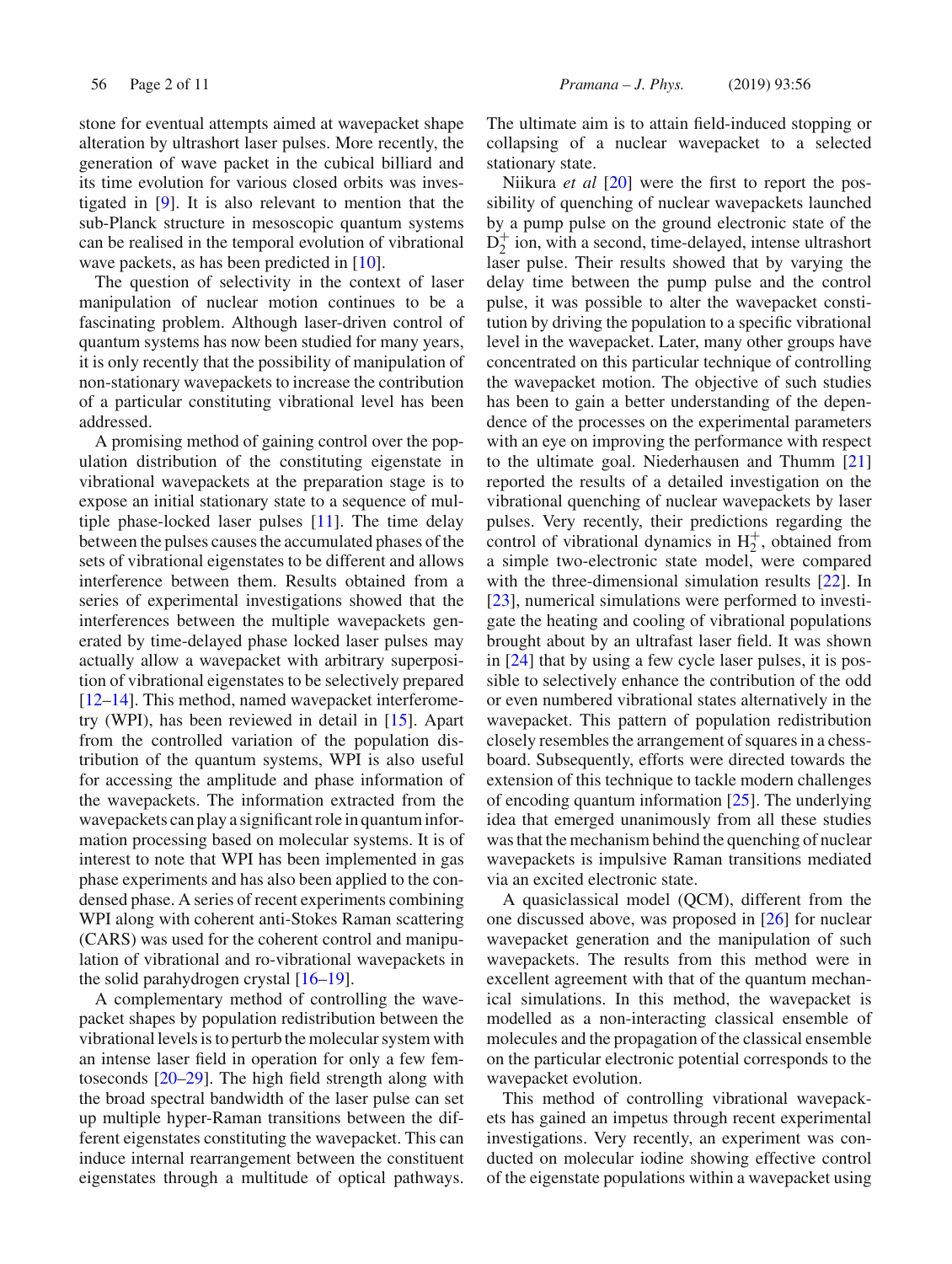a time-delayed near-infrared pulse [27]. The alternate increase and decrease of populations of each vibrational level on the variation of interpulse delay time was interpreted to arise from laser-induced interferences between the multiple optically connected pathways between the different eigenstates constituting the wavepacket. The mechanism of a strong laser-induced interference was theoretically investigated for a two-electronic state model of  $I_2$  [28].

A similar type of experiment was performed in [29] where non-resonant laser pulses were employed to redistribute the vibrational populations of the wavepacket in  $D_2^+$  ion generated through the tunnel ionisation of D2. The probing of the modulated wavepacket was performed by measuring the  $D_2^+$  photodissociation yield.

The primary motivation of this work is to optically manipulate the generation of constitutionally different vibrational wavepackets in the ground electronic state of  $HD<sup>+</sup>$  by the impulsive interaction of ultrashort laser pulses with stationary eigenstates of  $HD<sup>+</sup>$  [30]. For this, we propose different intuitive schemes, both single and multipulse, to effectively control both the generation and the constitution of the wavepackets. In the multipulse schemes, a second laser field is introduced to influence the vibrational distribution generated by a single pulse. This second pulse may be either phase differing or time-delayed in relation to the first pulse. The generated wavepackets can be made to have unimodal or multimodal type of vibrational distributions depending on the configuration of the exciting pulses.

a correct description of the two distinguishable and non-degenerate asymptotic atomic states arising from  $HD^+$  dissociation.

In the case of the polar  $HD^+$  molecular ion, in order to take into account all possible permanent dipole moment-induced intraelectronic radiative couplings without invoking the rotational state expansion, the ground and excited electronic states are subdivided into groups of different parities, even (e) and odd (o) [30–34], respectively. Thus, the Schrödinger equation is solved by propagating a four-component wavepacket expanded on the basis of the two lowest electronic states for  $HD^+$ :

$$
i\hbar \frac{\partial}{\partial t} \begin{pmatrix} \Psi_{G_e}(R, t) \\ \Psi_{G_o}(R, t) \\ \Psi_{E_e}(R, t) \\ \Psi_{E_o}(R, t) \end{pmatrix} = H(R, t) \begin{pmatrix} \Psi_{G_e}(R, t) \\ \Psi_{G_o}(R, t) \\ \Psi_{E_e}(R, t) \\ \Psi_{E_o}(R, t) \end{pmatrix}
$$
 (1)

with

$$
H = -\frac{\hbar^2}{2m} \frac{\partial^2}{\partial R^2} + V(R, t). \tag{2}
$$

Here, *m* is the reduced mass of the nuclei and *R* is the internuclear separation.  $V(R,t)$  is the potential matrix, in the four-component basis, including both the diagonal internuclear potentials and the off-diagonal interstate as well as intrastate radiative couplings resulting from the external electromagnetic fields. The solution of the timedependent Schrödinger equation essentially starts with an initial stationary wavefunction of arbitrarily defined parity. The potential matrix for the  $HD^+$  system takes the form

$$
V(R, t) = \begin{pmatrix} V_G(R) & -\mu_{GG}(R) \cdot E(t) & 0 & -\mu_{EG}(R) \cdot E(t) \\ -\mu_{GG}(R) \cdot E(t) & V_G(R) & -\mu_{EG}(R) \cdot E(t) & 0 \\ 0 & -\mu_{EG}(R) \cdot E(t) & V_E(R) & -\mu_{EE}(R) \cdot E(t) \\ -\mu_{EG}(R) \cdot E(t) & 0 & -\mu_{EE}(R) \cdot E(t) & V_E(R) \end{pmatrix}.
$$
(3)

## **2. Theory**

We have conducted a theoretical investigation on the formation and control of vibrational wavepackets in the ground electronic state of the  $HD<sup>+</sup>$  molecular ion in the presence of one or more intense ultrashort near-infrared laser fields. These calculations essentially involve the solution of the time-dependent Schrödinger equation for the nuclear motion. A simple two-electronic state model has been invoked for this purpose. The two lowest electronic states denoted as GS and ES, respectively, are obtained from the Born–Oppenheimer molecular states 1s  $\sigma_{\rm g}$  and 2p  $\sigma_{\rm u}$ , by including the non-adiabatic g–u symmetry breaking coupling term between them, arising from the mass asymmetry of the heteronuclear ion, in the full Hamiltonian [31,32]. This gives The *R*-dependent permanent dipole moments in the two-electronic states are represented as  $\mu_{GG}(R)$  and  $\mu_{EE}(R)$ , while  $\mu_{EG}(R)$  is the *R*-dependent transition dipole moment.

The wavepacket dynamics in the presence of either a single pulse or a pair of phase-differing pulses or a pair of time-delayed pulses was numerically calculated by starting from an initial stationary state eigenfunction. The pulses with sine squared field envelope shapes were applied. The electric field, when two pulses are used, may be expressed as

$$
E(t) = E_1^0 f_1(t) \cos(\omega_1 t) + E_2^0 f_2(t) \cos(\omega_2 t + \phi), \tag{4}
$$

where

$$
f_1(t) = \sin^2\left\{\frac{\Pi t}{2\sigma_1}\right\} \quad \text{for } t = 0 - 2\sigma_1 \tag{5}
$$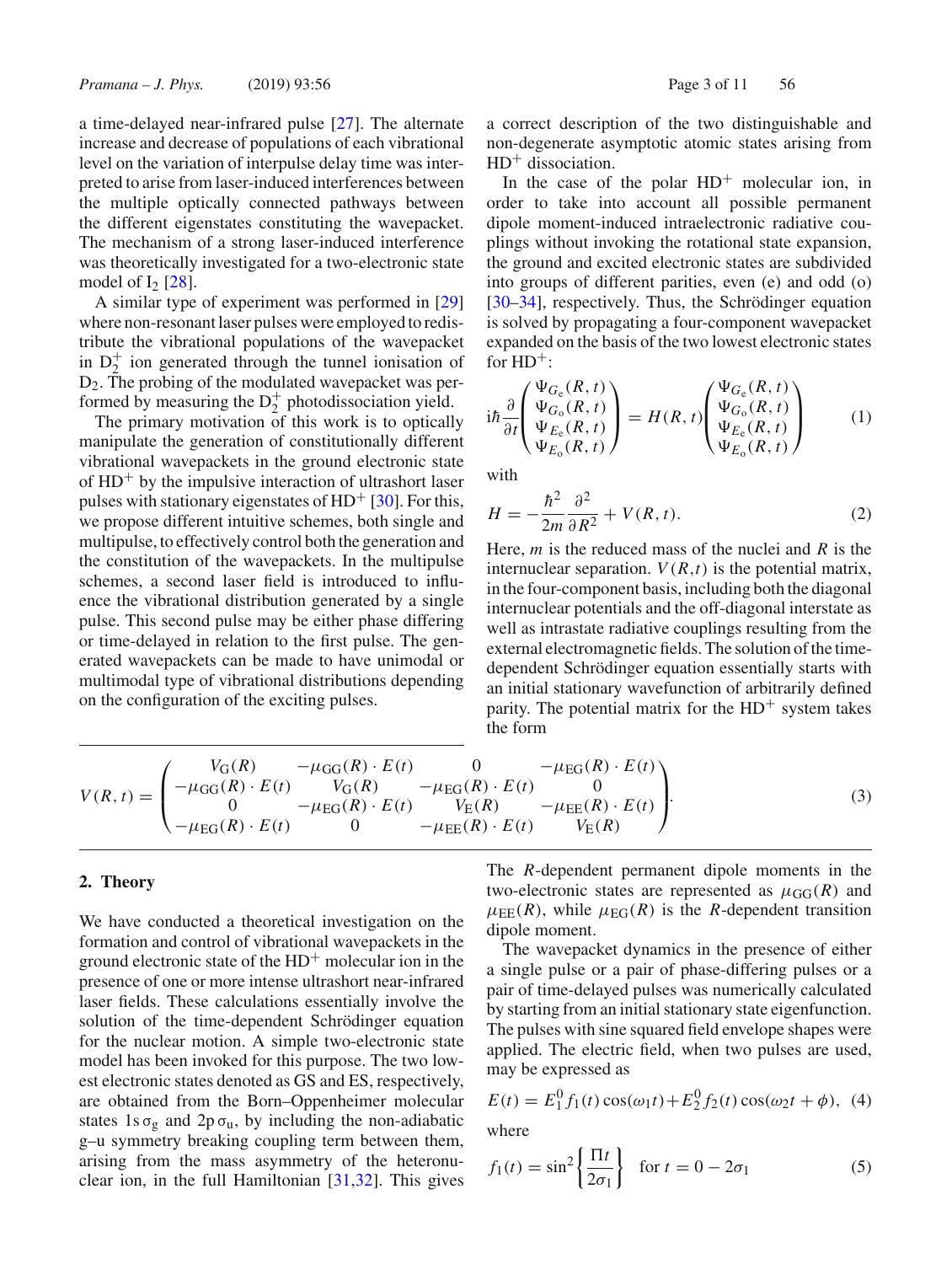and

$$
f_2(t) = \sin^2\left\{\frac{\Pi(t - 2\sigma_1 - \tau)}{2\sigma_2}\right\} \text{ for } t \ge 2\sigma_1 + \tau. \quad (6)
$$

Here,  $\tau$  is the delay time between the two pulses acting on the evolving wavepackets. This delay time is the time between the end of the first pulse which generates a wavepacket on the ground electronic state of  $HD^+$  and the start of the second pulse (often referred to as the control pulse).  $E_1^0$  and  $E_2^0$  are the peak magnitudes of the electric field of the laser pulses and  $2\sigma_{1,2}$  is the total pulse duration. The relative phase between the pair of pulses is denoted by  $\phi$ . The time delay would be zero when two phase different pulses of the same wavelength are simultaneously applied. When only a single pulse is in operation, the second term in eq. (4) would be absent.

The population in the different bound vibrational levels at any particular time can be obtained by calculating the overlap integral of the final bound nuclear wavepacket component of the GS state at that time with the field-free eigenfunctions of different vibrational levels. The expression for obtaining the vibrational populations is given by

$$
|\langle \Psi_v(R) | \Psi_{(G)}(R,t) \rangle_R|^2. \tag{7}
$$

#### **3. Results and discussions**

In the beginning, we present the characteristics of the coherent wavepackets generated in the ground electronic state of  $HD^+$  by exposing the molecule in a specific initial stationary vibrational state to an intense ultrashort laser field for a few femtoseconds. The wavelengths of the laser field were chosen as 800 and 1064 nm. Although the conventional methods of preparation of the  $HD^+$  system from its neutral precursor usually generate a vibrational state distribution of the molecular ion, it is possible to prepare a single stationary state of the  $HD^+$  ion, and its experimental feasibility has been discussed in [35].

We have used the conventional two lowest electronic states model for wavepacket generation and hence photodissociation remains the only loss process in our calculations. This seems to be a valid approximation, as the *ab-initio* calculation considering both the nuclear as well as the electronic motion [36] have clearly shown that for a wavelength of 800 nm and the range of IR pulse durations used by us, ionisation from the lower vibrational levels ( $v = 0-2$ ) is completely negligible. Thus, it can be safely inferred that, in our case, ionisation will not play a significant role in the generation of wavepackets by our short-duration pulses.

Figure 1 demonstrates the effect of pulse duration on the vibrational distributions of ground electronic state

coherent wavepackets generated in  $HD^+$  under impulsive excitation of the  $v = 2$  state by 800 nm laser. For this, the vibrational distributions in the residual wavepackets at the end of the pulse for three different pulse times have been plotted. The peak intensity of the exciting laser pulse was  $I^0 = 5 \times 10^{14} \,\mathrm{W/cm^2}$ . From the results displayed in figure 1a, it is evident that a bimodal vibrational distribution is obtained for the shortest pulse length of 7.3 fs with a node at  $v = 2$ . For this type of intense pulse, an increase of the pulse time from 7.3 to 9.7 (figure 1b) and 12.1 fs (figure 1c) induces a change of the position of the node in the distribution from  $v = 2$ to  $v = 3$  and 4, respectively, along with a broadening of the distribution width. This is because the release of wavepacket portions through the laser-induced avoided crossings becomes greater for comparatively larger pulse durations, allowing these portions to traverse regions of larger internuclear separation leading to a broadening of vibrational distribution [23].

Thus, the application of the laser field initiates a population transfer from the initial  $v = 2$  state to the neighbouring vibrational levels. When the pulse duration is 7.3 fs (figure 1a), before a retransfer of population to the  $v = 2$  level can begin, the pulse effectively ends. This results in a depopulated  $v = 2$  state in the final population distribution in the  $v$  space (figure 1a). For slightly longer pulses, the population from the other  $v$ 's, e.g.  $v = 3$ , 4 starts to decrease with a subsequent increase of population in the  $v = 2$  state. When the pulse duration is 9.7 fs, the time was appreciable enough for the entire population from the  $v = 3$  level to be transferred, thus causing a shift of the node from the  $v = 2$ to  $v = 3$  level (figure 1b). When the pulse time is 12.1 fs, the additional time allows the complete depopulation of the  $v = 4$  level and a small gain of population for the  $v = 3$  level (figure 1c). Thus, the node in the vibrational distribution can be selectively controlled through proper adjustment of the pulse duration.

We have also repeated the simulation for a 1064 nm laser field. The pattern of vibrational distribution (figures 1d–1f) closely resembles the patterns obtained for an 800 nm laser field. However, for higher wavelength, i.e. 1064 nm, the probability of ionisation from the lower vibrational states may not be completely negligible. Hence, the simulated results for the residual bound population, without explicitly invoking the ionisation channels, may be slightly overestimated.

To investigate whether the nuclear mass plays any substantial role in determining the spatial extent of the population distribution in the  $v$  space, we have performed a similar calculation for the  $D_2^+$  system. The presence of identical and non-identical constituents introduces a significant difference in nuclear mass in  $D_2^+$ and  $HD^+$ , respectively. The results for a 800 nm laser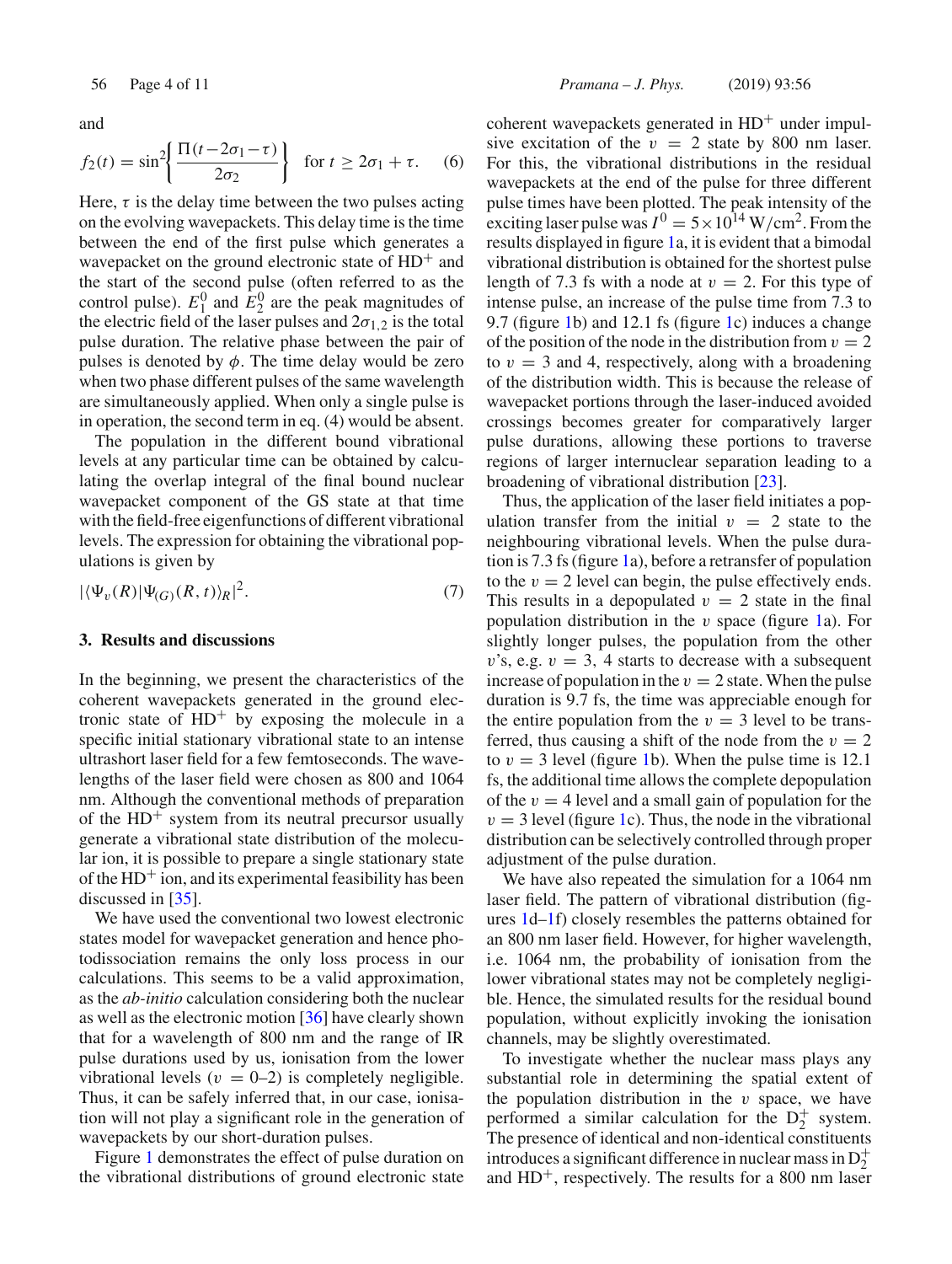

**Figure 1.** Vibrational distribution in the residual wavepackets, starting from the initial state  $v = 2$ , for three different pulse times, 7.3 fs in (**a**) and (**b**), 9.7 fs in (**c**) and (**d**) and 12.1 fs in (**e**) and (**f**), respectively. The peak intensity of the laser field is  $I^0 = 5 \times 10^{14}$  W/cm<sup>2</sup> with a wavelength of 800 nm for (**a**)–(**c**) and 1064 nm for (**d**)–(**f**), respectively.

field of peak intensity  $I^0 = 5 \times 10^{14}$  W/cm<sup>2</sup> at four different pulse times (7.3, 9.7, 12.1 and 14.5 fs) are presented in figures  $2a-2d$ . A comparison to  $HD^+$  reveals that the wavepacket for the heavier  $D_2^+$  requires more

time for effectively producing a similar distribution of vibrational states. For example, a shift of the node from  $v = 2$  to  $v = 3$  occurs at a pulse time of 12.1 fs (figure 2c) for  $D_2^+$  as against 9.7 fs (figure 2b) for  $HD^+$ .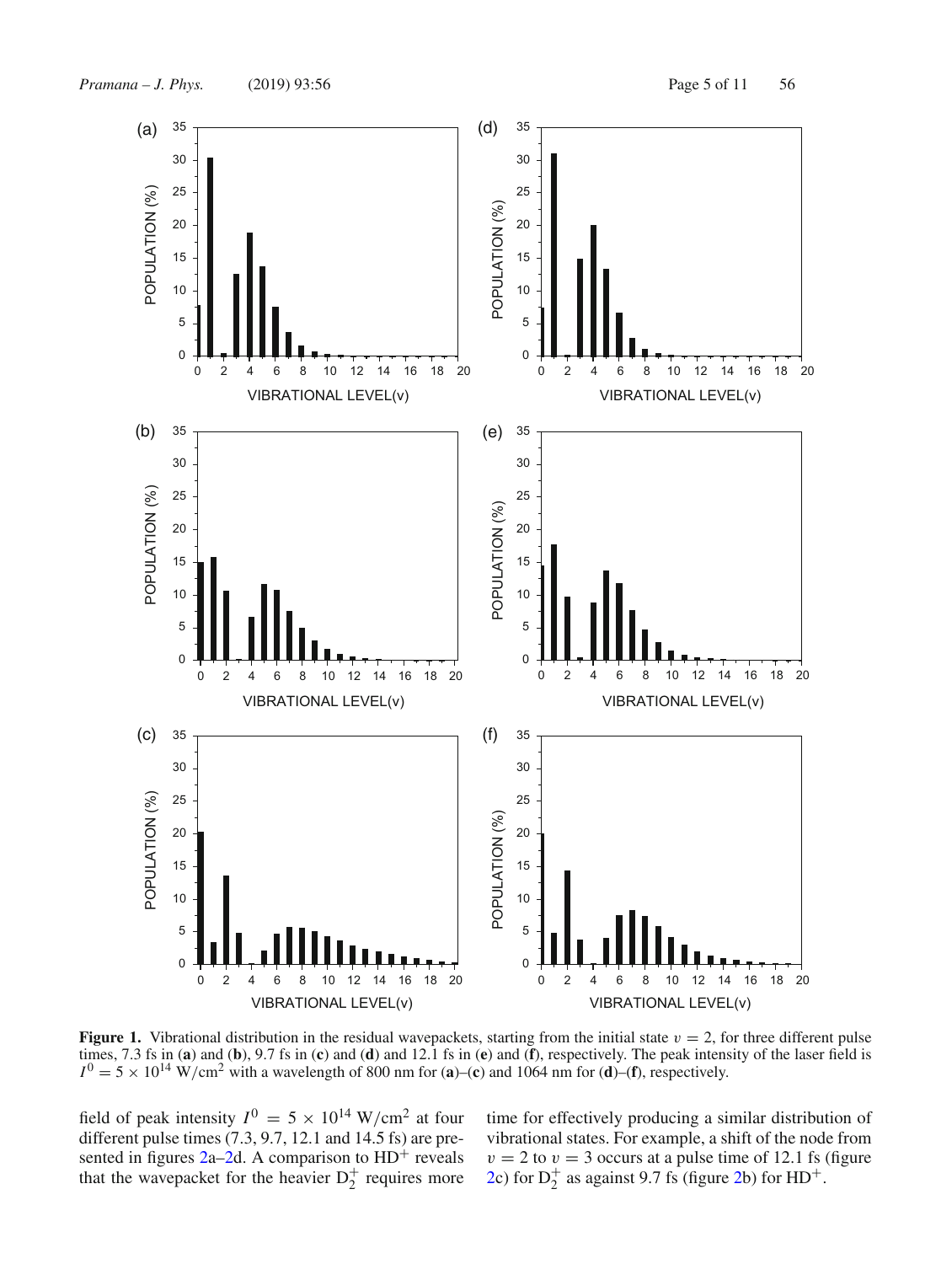

**Figure 2.** Vibrational distribution in the residual wavepackets of  $D_2^+$  starting from the initial state  $v = 2$  for four different pulse times 7.3, 9.7, 12.1 and 14.5 fs in (**a**), (**b**), (**c**) and (**d**), respectively. The peak intensity of the laser field of 800 nm wavelength is  $I^0 = 5 \times 10^{14}$  W/cm<sup>2</sup>.

It is to be noted that due to the non-identical constituents in heteronuclear  $HD^+$ , it has a permanent dipole moment that makes  $HD^+$  sufficiently different from its homonuclear counterpart  $D_2^+$ . It is also to be noted that for the  $HD^+$  system, additional pathways are set off due to the presence of permanent dipole moments. In  $D_2^+$ , the two lowest electronic states become coupled through transition dipole-mediated coupling by the absorption or emission of only an odd number of photons. In  $HD^+$ , due to the presence of permanent dipole moments, additionally, the two lowest electronic states can become optically coupled by the absorption or emission of an even number of photons. Moreover, due to the presence of permanent dipole moments, optically allowed transitions within the same electronic state opens new excitation pathways in  $HD^+$ . This permanent dipole-mediated interelectronic and intraelectronic transitions in  $HD^+$  increase the number of pathways compared to that in  $D_2^+$ . However, it is to

be noted that the radiative couplings due to the permanent dipole moments become strong only at a large internuclear distance (greater than around 9.5 a.u.). The vibrational wavepackets generated in the ground electronic state of  $HD^+$  are essentially present at an internuclear distance lower than 9.5 a.u. As a result, due to the absence of appreciable wavepacket components at a large internuclear distance, the strong radiative coupling due to permanent dipole moments do not seriously influence the spatiotemporal evolution of the coherent wavepackets, and cannot cause an appreciable change of the distribution of the bound vibrational levels in the ground electronic state of  $HD^+$ , compared to its homonuclear counterpart  $D_2^+$ .

In our previous work [30], it has been argued that the wavepacket motion on a field-distorted potential surface would determine the nature of population distribution among different vibrational levels. The greater peak intensity of the laser field would cause a larger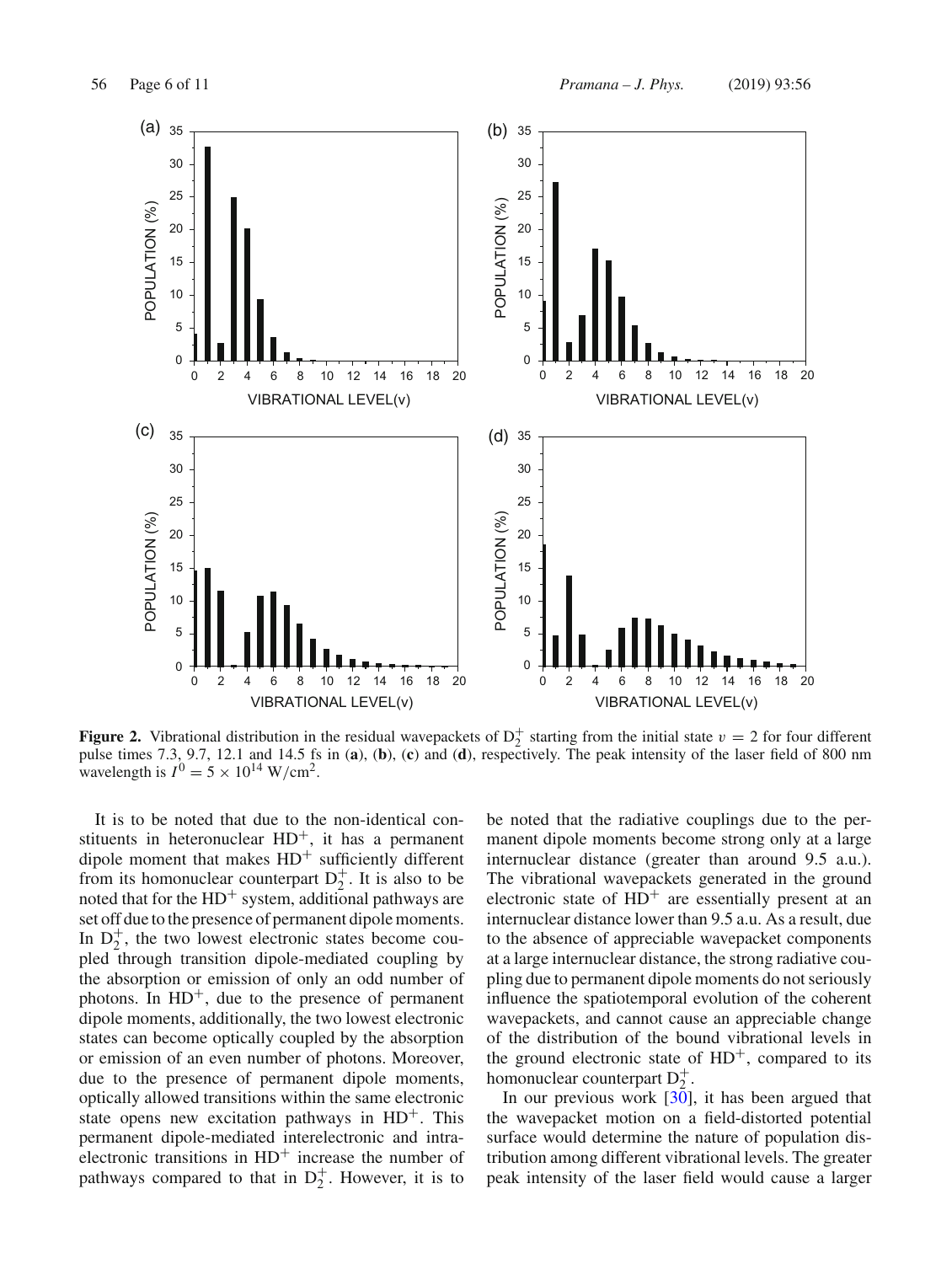gap between the adiabatic potentials. This allows the wavepacket components to be released in larger proportions, thereby accelerating the extent of outward movement of the wavepacket. In the next few paragraphs we would like to elaborate on the question of the effect of field strength modulation (which can be made to occur through the phase variation of a single pulse, or between a pair of pulses) on the nature of vibrational distribution of the generated coherent wavepacket.

The resulting time variation of the field intensity due to the variation of carrier envelope phase of a single laser pulse can change the time of opening of the gap between the adiabatic potentials, but has little influence over the size of the gap. As a result, the simple phase variation at any particular field intensity does not have a major effect on the outward movement of the wavepacket and, consequently, the vibrational distribution does not undergo any major changes on the CEP variation of the laser field.

For a better way of controlling the vibrational constitution of the wavepacket, we have explored the possible effects produced by the simultaneous action of a pair of pulses of the same wavelength. Here also, we have used both the 800 as well as 1064 nm carrier wavelength of the laser field. The relative phase between the two pulses can be used as control parameters for changing the pattern of distribution over the vibrational states. The variation of the relative phase difference between two simultaneous pulses of similar characteristics facilitates the generation of any arbitrary peak intensity of the laser field.

Some of our results are represented in figure 3. Two laser pulses of wavelength 800 (1064) and peak intensity  $I^{0} = 1 \times 10^{14}$  W/cm<sup>2</sup> are simultaneously introduced to act on an initial stationary state  $v = 2$ . When the pulses



**Figure 3.** Vibrational distribution in the residual wavepackets of HD<sup>+</sup> starting from the initial state  $v = 2$ , obtained on application of a pair of laser pulses of 9.7 fs duration and peak intensity  $I^0 = 1 \times 10^{14}$  W/cm<sup>2</sup> for each pulse with phase difference: (**a**)  $\phi = 0.0\pi$ , (**b**)  $\phi = 0.5\pi$ , (**c**)  $\phi = 0.0\pi$  and (**d**)  $\phi = 0.5\pi$ , respectively. The wavelength of both laser fields is 800 nm for (**a**) and (**b**) and 1064 nm for (**c**) and (**d**), respectively.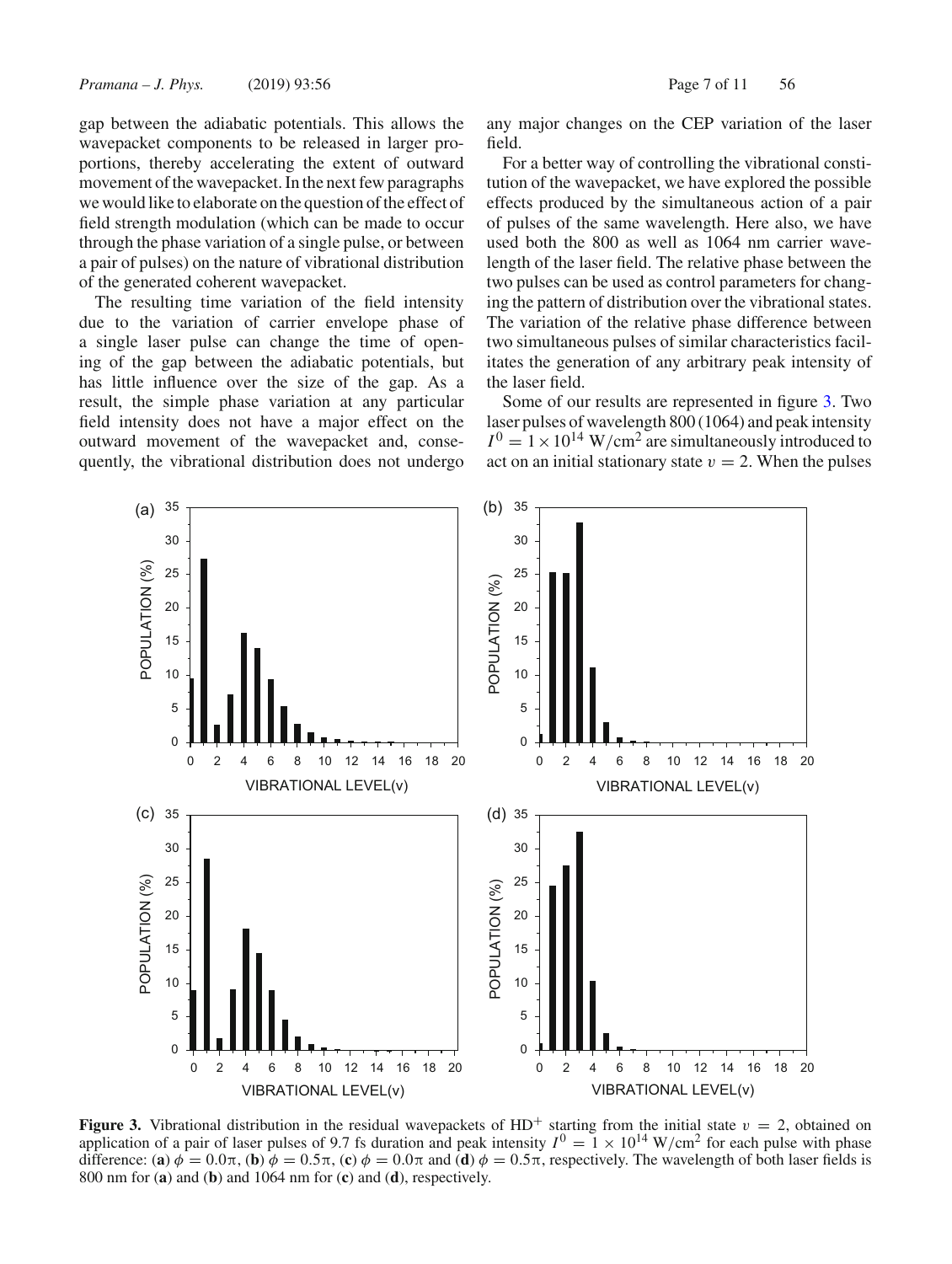are in the same phase, a bimodal distribution with a node at  $v = 2$  is generated (figures 3a and 3c). However, as the relative phase  $\phi$  between the two pulses starts to increase, the contribution of the original vibrational level, in this case  $v = 2$ , in the modified wavepacket begins to increase. This gradually gives rise to a unimodal distribution with a peak at  $v = 3$  when  $\phi = 0.5\pi$ as shown in figures 3b and 3d. Thus, it is apparent that the variation of the relative phase between two simultaneous laser pulses can be used to control the wavepacket motion and hence the vibrational distribution within the wavepacket. When  $\phi = 0$  (figures 3a and 3c), due to the enhanced field strength, the wavepacket can travel towards the larger internuclear separation region thereby accounting for a population distribution ranging over a large number of vibrational levels and a bimodal distribution in  $v$ -space. The change of the relative phase to  $\phi = 0.5\pi$  limits the spatial extension of the wavepacket within a narrower range of internuclear separation (*R*) due to the relatively lower field strength, thereby leading to the shrinkage of vibrational distribution. Due to the more localised wavepacket, the corresponding vibrational distribution becomes unimodal in nature.

From our discussion it is evident that the twopulse scheme can be used as an effective method for controlling the vibrational distribution formed due to wavepacket motion on a field-induced reshaped potential. The independent variation of the relative phase actually modulates the field strength experienced by the molecule. This in turn has a strong effect on the nature of vibrational distributions which are determined basically by the extent of wavepacket motion.

We now discuss the possibility of exercising control by employing an alternative multipulse scheme where a time-delayed intense ultrashort control laser of 800 nm wavelength acts on a wavepacket having a bimodal vibrational distribution. The initial wavepacket was prepared by using a 1064 nm laser field of 9.7 fs duration and  $5 \times 10^{14}$  W/cm<sup>2</sup> peak intensity on the  $v = 2$  stationary state. The resulting bimodal population distribution is displayed in figure 1e. The control laser of two different peak intensities  $I^0 = (1, 5) \times 10^{13}$  W/cm<sup>2</sup> acts on this wavepacket for a total duration of 13.3 fs (550 a.u.). In figure 4, the relative populations of each eigenstate  $(v = 0, 1, 2, 3,$  etc.) after the end of the control pulse has been plotted against the delay time  $\tau_c$  with a time delay grid of 100 a.u. ( $\sim$  2.4 fs). This pulse duration was kept short so that the population loss through dissociation was minimal.

It is evident from figures 4a and 4b that a low-intensity  $(I^0 = 1 \times 10^{13} \text{ W/cm}^2)$  control pulse effectively manipulates only a selected portion of the initial population distribution. By applying this pulse, the population of the lower vibrational levels ( $v = 0$ –3) remains more or less unchanged (figure 4a). However, significant oscillations in populations for the higher vibrational levels from  $v = 4-7$  to the right of the node at  $v = 3$  are found to occur. In other words, the control pulse initiates a redistribution of population between selected portions of the spectrum of vibrational levels. This is because the field strength is not sufficiently strong to induce population transfer between the lower-lying vibrational levels. The population maxima are periodically repeated with time intervals equal to the time period of vibrations for each level, by varying  $\tau_c$ . This periodicity is maintained for almost the entire range of delay time that has been scanned. Although the efficiency of population transfer to a particular vibrational level is comparatively lower for this type of low-intensity control pulse, it provides a framework for attaining vibrational selectivity by acting over a portion of the ensemble of molecular states present in the wavepacket.

The oscillatory pattern of the variation of population amplitudes of different vibrational levels, as functions of the interpulse delay time between the pump and the control pulse (figure 4), has been interpreted by several groups as occurring due to quantum interferences between multiple optically connected pathways leading to the same final state  $[14,27]$ . The relative phases between the different eigenstates constituting the wavepacket change during its evolution. This is manifested in the change of shape of the wavefunction as it moves on the field-free potential surface. These changes in turn affect the phase relationship between the time-dependent amplitudes of different optically connected pathways of Raman-like transitions between various vibrational states. Thus, through proper variation of the timing of the control pulse, the quantum mechanical interference can be controlled, and this is reflected in the oscillatory enhancement of the contribution of a particular eigenstate in the modified wavepacket [27].

However, in the case of a laser field of higher peak intensity ( $I^0 = 5 \times 10^{13}$  W/cm<sup>2</sup>), as shown in figures 4c and 4d, both the low- and high-lying vibrational levels in the entire population distribution respond to the sufficiently strong control pulse in a significant way. In fact, by further increasing the field strength, population redistribution starts to occur by a greater extent among the lower-lying vibrational levels. However, when the laser field is very strong, selectivity is attained at the expense of population loss through photodissociation [23]. The variation of relative populations with delay time follows a complicated pattern due to the emergence of minor peaks between two major crests (figure 4d). As a result, the overall dependence of the variation of relative populations in the final wavepacket with  $\tau_c$ , for  $I^0 = 5 \times 10^{13}$  W/cm<sup>2</sup>, is significantly different and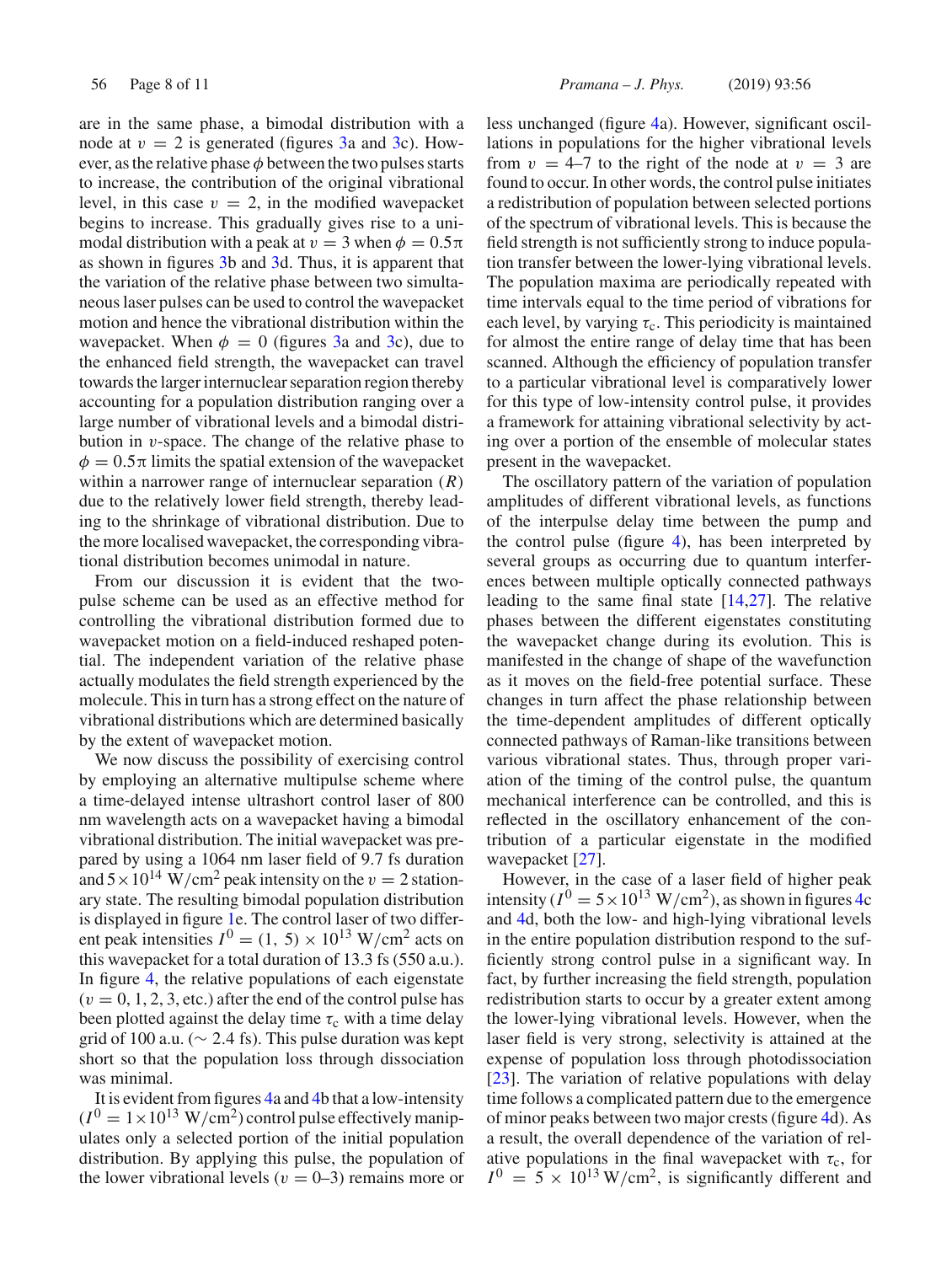

**Figure 4.** The plot of variations of relative population in different vibrational levels of an initial wavepacket prepared in figure 1e due to the application of a control pulse of 800 nm wavelength and  $2\sigma = 13.3$  fs for  $I^0 = 1 \times 10^{13}$  W/cm<sup>2</sup> in (a) and (**b**) and  $I^0 = 5 \times 10^{13}$  W/cm<sup>2</sup> in (**c**) and (**d**), respectively, plotted against the delay time between the generating and the control pulse. The relative populations of  $v = 0$ –3 and 4–7 are represented separately for each  $I^0$  in (a), (c) and (b), (d), respectively.

more complex from that of the lower intensity case  $(I^0 = 1 \times 10^{13} \text{ W/cm}^2)$  in figure 4b.

Fourier transformation of the relative populations of individual vibrational levels (plotted as functions of interpulse delay time in figures 4c and 4d) for  $I^0$  =  $5 \times 10^{13}$  W/cm<sup>2</sup> is represented in figures 5a and 5b. The plots reveal, in addition to the major frequency component corresponding to  $\Delta v = \pm 1$ , the presence of secondary peaks associated with higher frequency transitions, i.e.  $\Delta v = \pm 2, \pm 3$ , etc. The involvement of these higher-order transitions, along with the usual first-order transitions, during population redistribution is instrumental for the emergence of minor peaks between well-separated maxima. Similar signatures of higher-order Raman-like transitions were also observed for heavier molecular systems like iodine [27]. The broad peaks, along with secondary side peaks arising

from the Fourier transform of the relative populations of the individual eigenstates, can be correlated to the energy separations between two vibrational levels corresponding to  $\Delta v = \pm 1, \pm 2$ , etc. as have been depicted in figures 5a and 5b. For the  $v = 3$ level (figure 5a), the amplitude of the peak corresponding to  $\Delta v = \pm 2$  is greater in magnitude than that of  $\Delta v = \pm 1$ . Initially, the population of the  $v =$ 2 and 4 levels, before the application of the control pulse, were low in comparison with  $v = 1$  and 5 (figure 1e). Hence during population redistribution, the contributions from  $v = 1$  and 5, in enhancing the population of the  $v = 3$  levels at selected delay times would be probably more than that of the immediate neighbouring v's ( $v = 2, 4$ ). This is reflected in the Fourier transform results with the height of the secondorder peaks being greater than the first-order peaks.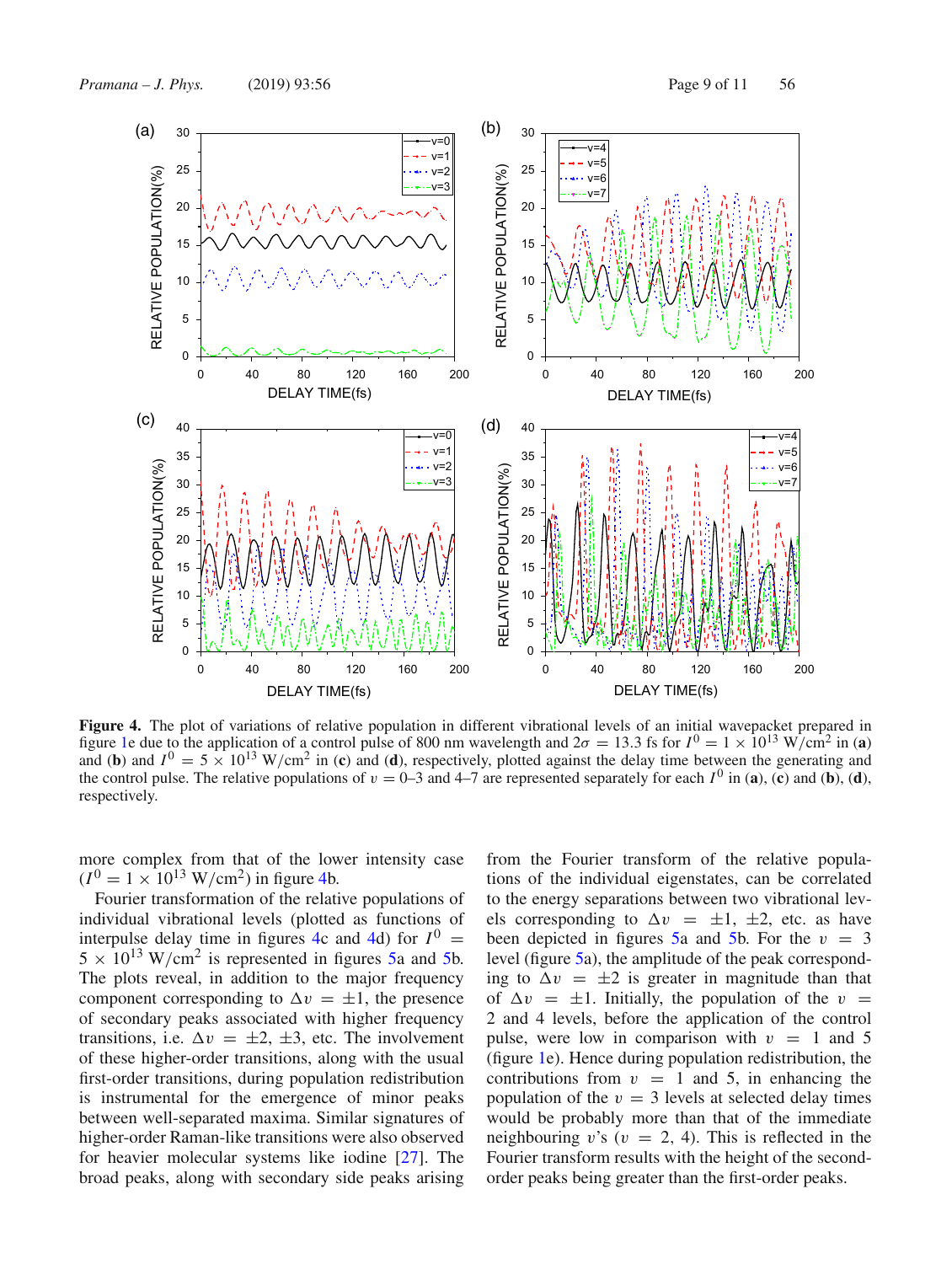

**Figure 5.** Fourier transformed results for figures 4c and 4d for  $v = 2-4$  in (**a**) and  $v = 5-7$  in (**b**).

Such secondary periodicities remain absent for the lower intensity case, as can be seen from figures 4a and 4b. Fourier transformation of the relative populations of the individual vibrational levels (plotted as a function of the delay time in figure 4) for lower intensity, i.e.  $I^0 = 1 \times 10^{13}$  W/cm<sup>2</sup>, shows the presence of only a single frequency component (results not shown). This particular frequency constituent corresponds to energy separations between the adjacent vibrational levels involved, i.e.  $\Delta v = \pm 1$ . This explains the well-maintained periodicity in the variation of relative populations of each vibrational level with changes in delay time (see figure 4b).

The curves for the variation of relative populations with interpulse delay time demonstrate that specific vibrational levels from a range of levels can be selectively depopulated and the position of the depopulated state in the  $v$  space can be controlled by the timing of the control pulse. An analysis of the Fourier transform of population curves in frequency space provides a qualitative understanding of the mechanism behind the complicated oscillatory behaviour of relative populations of different vibrational components of the wavepacket with interpulse delay time.

## **4. Conclusion**

In this work, we have discussed the numerical results for controlling the characteristic constitution of a vibrational wavepacket generated on the ground electronic state of a  $HD^+$  ion as well as its subsequent change by a delayed control pulse. We did not implement the conventional route of wavepacket preparation by tunnel ionisation from a neutral molecule. Instead, the wavepacket generation was controlled through the impulsive interaction of one or more ultrashort laser pulses with a stationary eigenstate of  $HD^+$ . We have computed the effects of both single as well as two pulsed laser fields with different relative phases on the stationary eigenstates of the  $HD^+$  molecular ion on the formation of vibrational wavepackets of different constitutions. We also studied the effects of nuclear mass on the vibrational distribution by comparing the results for  $HD^+$  with  $D_2^+$ . We have shown how the variation of time delay between the generating and the control laser can be used to change the vibrational constitution of a wavepacket. Our investigations revealed a control scenario where, by changing the control field intensities, different ranges of constituting vibrational levels in the initial coherent wavepacket can be manipulated.

## **Acknowledgement**

One of the authors (SC) thanks the CSIR, New Delhi (Government of India) for the financial support during the execution of this work.

## **References**

- [1] A Mokhtari, P Cong, J L Herek and A H Zewail, *Nature (London)* **348**, 225 (1990)
- [2] L R Khundkar and A H Zewail, *Annu. Rev. Phys. Chem* **41**, 15 (1990)
- [3] I Sh Averbukh and N F Perel'man, *Sov. Phys. Usp* **34**, 572 (1991)
- [4] R W Robinett, *Phys. Rep.* **392**, 1 (2004)